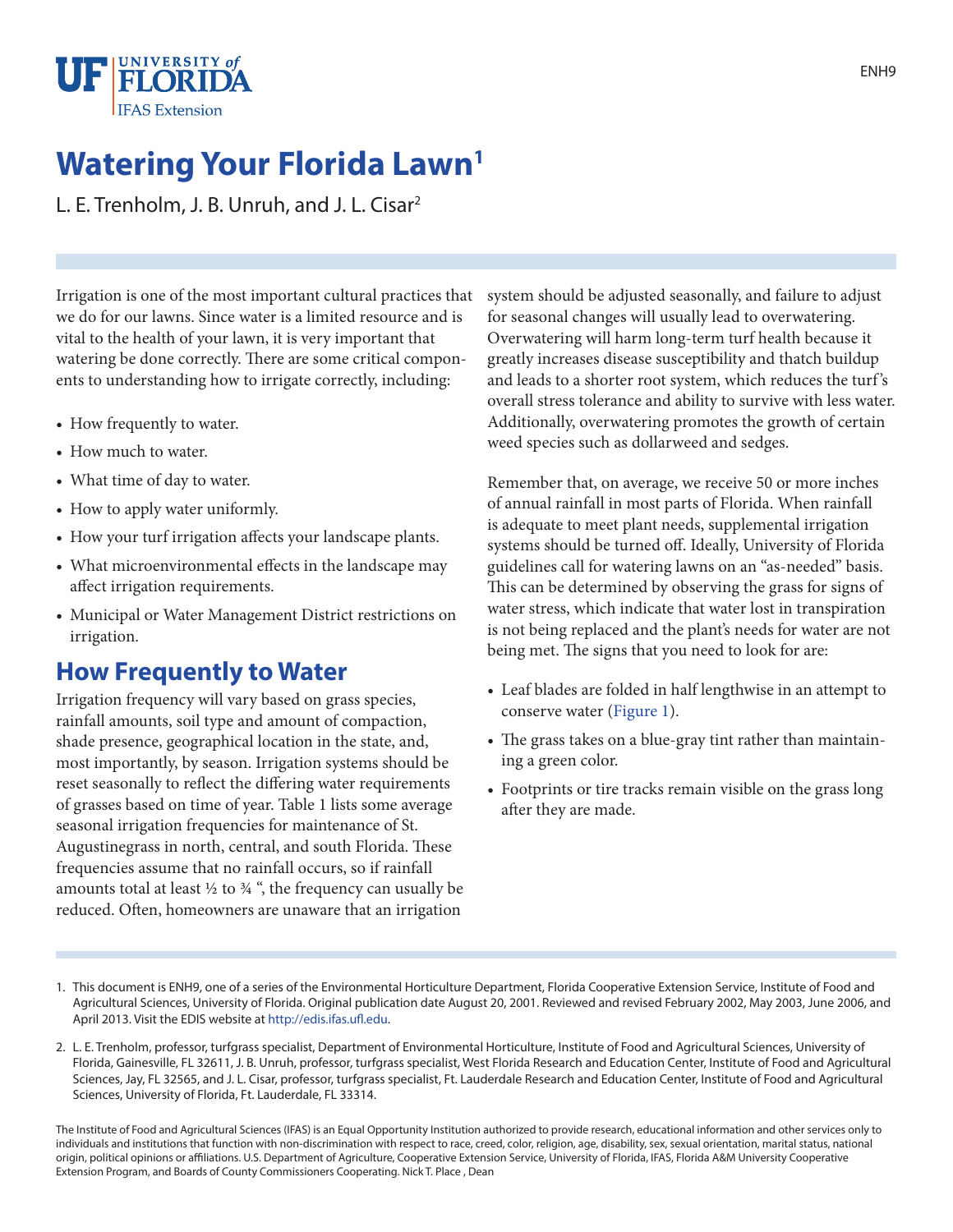

Figure 1. Leaf blades folded in half lengthwise. Credits: Laurie Trenholm

#### Table 1. Number of days that St. Augustinegrass with 6-inch roots can go between irrigation events

|                | Pensacola          | Gainesville        | Miami              |
|----------------|--------------------|--------------------|--------------------|
| Winter         | $8 - 28$           | $7 - 23$           | $3 - 10$           |
| Spring         | $3 - 11$           | $3 - 9$            | $2 - 7$            |
| Summer<br>Fall | $1 - 5$<br>$2 - 9$ | $1 - 5$<br>$2 - 8$ | $1 - 4$<br>$2 - 6$ |

These frequencies will vary depending upon soil conditions, shade cover, fertilization, and other factors. These frequencies assume no rainfall occurs. Data based on Meyers and Horn, Florida Turf Grower, 1969.

In reality, many people leave their irrigation timer set to the same schedule without changing it seasonally. It is important to remember that plant water needs change throughout the year and that not resetting the timer can result in wasted water and poor plant health. It is also important to be aware of any watering restrictions, which might be set by the Water Management District or local government.

#### **How Much to Water**

The amount of water applied each time you irrigate your lawn should not vary seasonally, though the frequency with which you water will change by season. An efficient watering wets only the turfgrass root zone, does not saturate the soil, and does not allow water to run off.

Florida soils are typically sandy and hold 1 inch of water in the top 12 inches of soil. If the roots are in the top 12 inches of soil and the soil is dry, then  $\frac{1}{2}$  to  $\frac{3}{4}$  inch of water is required to wet the area thoroughly. Light, frequent watering is inefficient and encourages shallow root systems. Excessive irrigation, which keeps the root system saturated with water, is also harmful to the lawn.

A simple watering schedule would apply  $\frac{1}{2}$  to  $\frac{3}{4}$  inch of water when the turfgrass begins to show the drought stress symptoms discussed in the previous section. Once this amount of water is applied, do not apply again until drought is noticeable. If it rains, suspend irrigation until visible drought stress symptoms appear.

#### **When to Water**

The best time for lawn irrigation is in the early morning hours. Watering during the day wastes water to excessive evaporation. Watering in late afternoon or late morning may be detrimental if it extends the time the lawn is naturally wet from dew. This extended "dew period" can accelerate disease occurrence.

# **How to Uniformly Apply Water**

Irrigation system installers are licensed in some Florida counties, while in other counties there is no regulation of installation at all. This may lead to inefficient or sloppy installation, resulting in water waste and non-uniform coverage of turf areas. Even with a professionally installed system, it is important to check coverage regularly because heads may become clogged, damaged, or off-center, and leaks in the line may occur. An easy way to check the uniformity of your irrigation system is to place small, straight-sided cans in a straight line from your sprinkler to the edge of the watering pattern. Run the system for 15 minutes and check to see if you have about equal amounts of water in each can. If an area is not receiving water from one or more heads, or if a head is not providing complete coverage, dry spots can develop. This can lead to any of the problems associated with drought-stressed turf. While checking uniformity with the catch can method, you can also easily determine how long it takes your system to apply  $\frac{1}{2}$  to  $\frac{3}{4}$  inch of water. Measure the amount of water in the cans after running the system for 15 minutes. If, after 15 minutes, you have ¼" of water, it would take 30 to 45 minutes to apply the correct amount of water through your irrigation system.

While checking for damaged sprinkler heads, replace any that are leaking or not providing uniform coverage. Also, check to ensure that valves open and close properly.